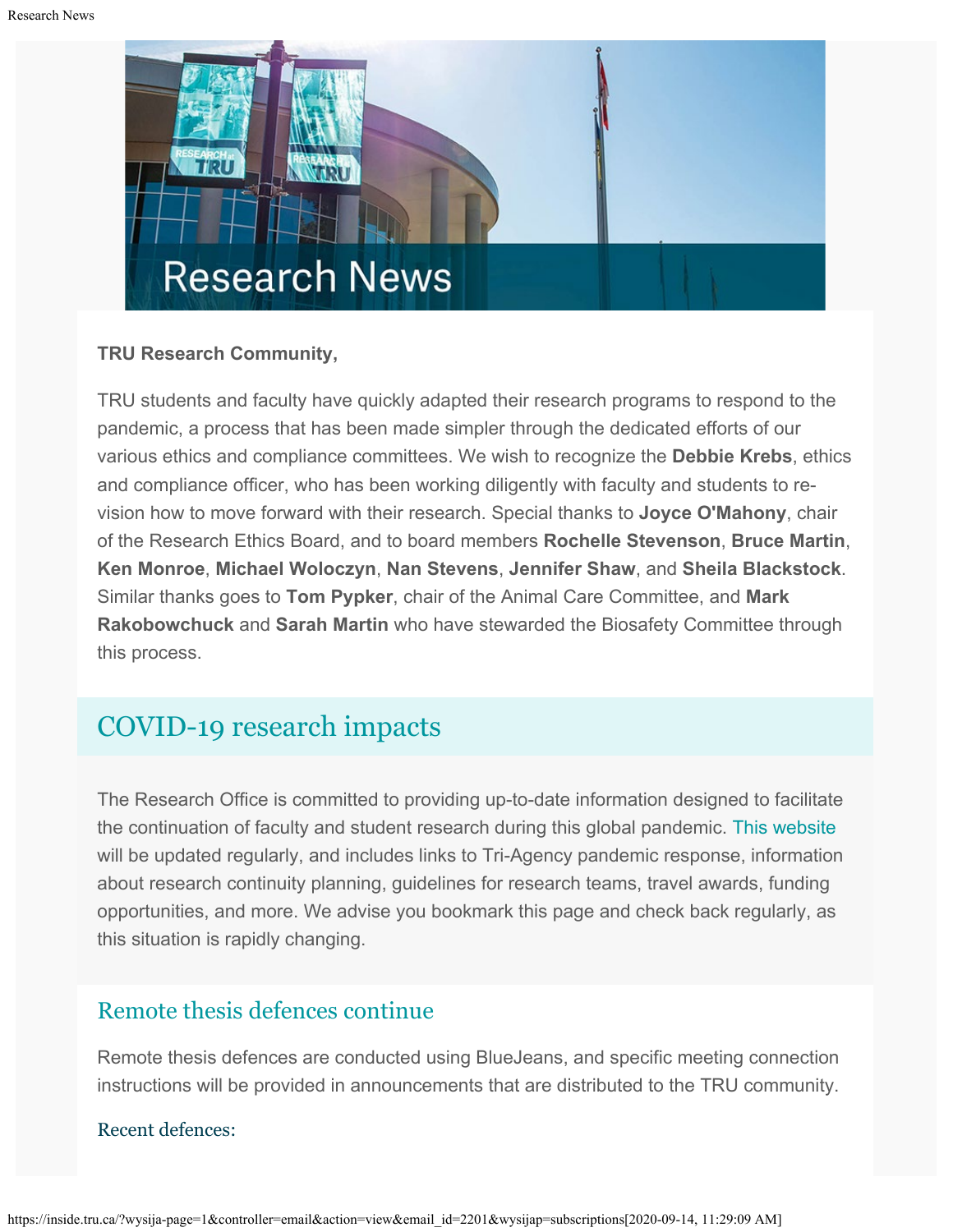**Leona Lazarus**, Master of Education, "Creating a model for diversity education in Indian schools through a Canadian context."

# Research initiatives

## Tap into Research: Looking for presenters

We are thrilled with the response to our virtual Tap into Research series, and are currently searching for presenters for the months of August and September. If you are interested in working with us to share your knowledge with the community, contact [Danna Bach](mailto:dbach@tru.ca).



#### From the archive

- **Dr. Rochelle Stevenson,** [Domestic Violence in a Pandemic](https://youtu.be/v_-AMhmFm2M), (premiered June 10)
- **Dr. Nancy Van Wagoner**, [Volcanoes of the BC Interior](https://youtu.be/xXBgQVwuHU4) (premiered June 24)

# [Join the Experts List](https://inside.tru.ca/find-an-expert/experts-registration-update/)

More than ever, media is reaching out to TRU, searching for experts to speak on a variety of issues. Please make yourself easy to find by joining the Experts List. For more information, please reach out to [Danna Bach,](mailto:dbach@tru.ca) or take a moment and [simply register online](https://inside.tru.ca/find-an-expert/experts-registration-update/).

# Research News

## [Student researchers find new ways to engage](http://inside.tru.ca/2020/07/08/student-researchers-find-new-ways-to-engage-during-pandemic/) [during pandemic](http://inside.tru.ca/2020/07/08/student-researchers-find-new-ways-to-engage-during-pandemic/)

Twelve exceptional students have been awarded NSERC Undergraduate Student Research Awards, allowing them to spend the summer answering important research questions.



#### [Read more](http://inside.tru.ca/2020/07/08/student-researchers-find-new-ways-to-engage-during-pandemic/)

## [Research asks what it means to travel ethically](http://inside.tru.ca/2020/07/02/research-asks-what-it-means-to-travel-ethically/)

Dr. Kellee Caton has been awarded a \$200,000 SSHRC Partnership Development Grant to lead research in critical tourism studies.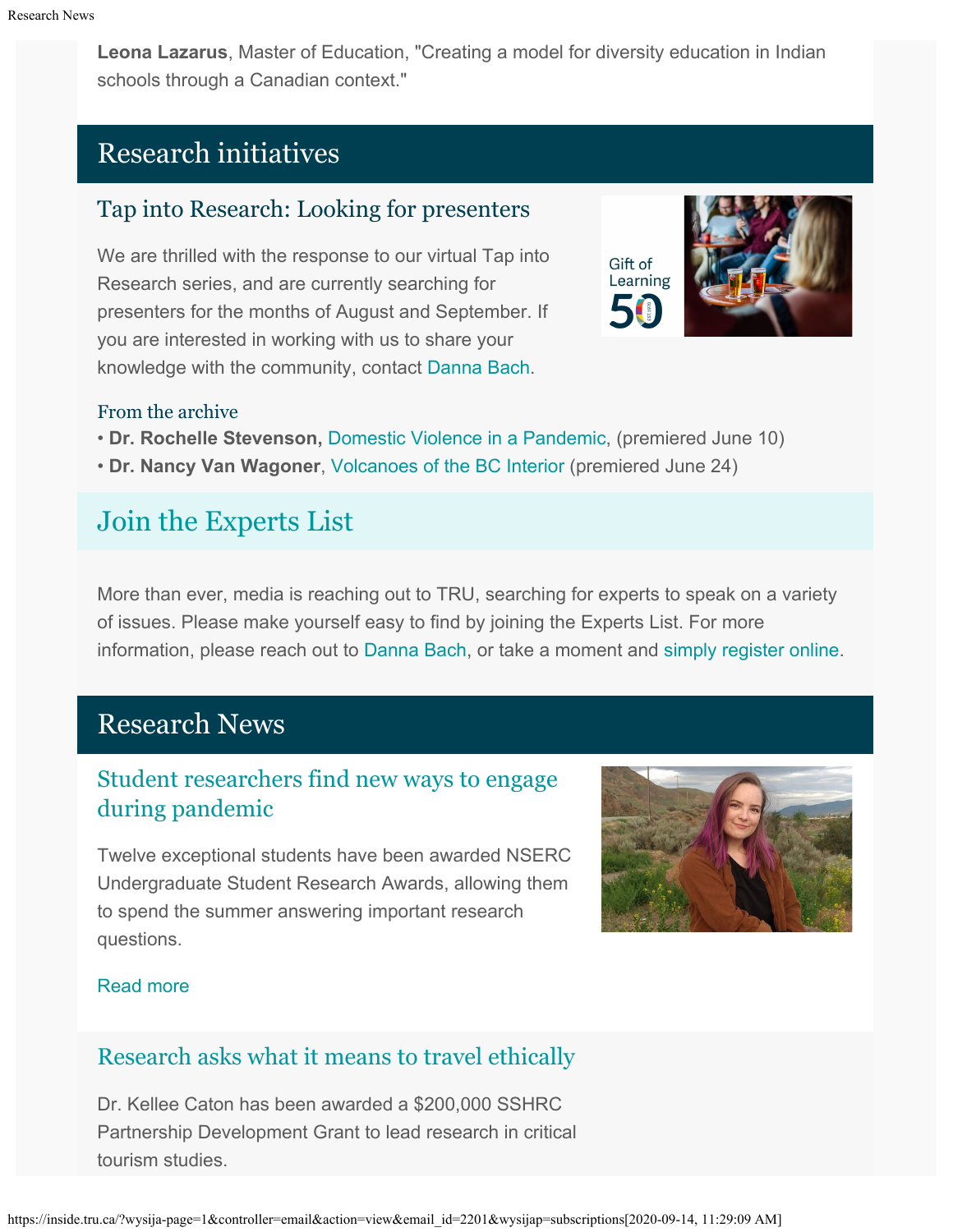#### [Read more](http://inside.tru.ca/2020/07/02/research-asks-what-it-means-to-travel-ethically/)

## [Graduate students share in \\$70,000 federal](http://inside.tru.ca/2020/06/25/graduate-students-share-in-70000-federal-scholarships/) [scholarships](http://inside.tru.ca/2020/06/25/graduate-students-share-in-70000-federal-scholarships/)

Kyley Drach, Fauve Garson, Breanne McAmmond, and Edward Morton have all received prestigious Canada Graduate Scholarship-Masters awards, valued at \$17,500 each.

#### [Read more](http://inside.tru.ca/2020/06/25/graduate-students-share-in-70000-federal-scholarships/)

## [Small study subjects reap big award](http://inside.tru.ca/2020/06/11/small-study-subjects-reap-big-award/)

Naowarat (Ann) Cheeptham is one of this year's esteemed recipients of the D2L (Desire2Learn) Innovation Award in Teaching and Learning.

#### [Read more](http://inside.tru.ca/2020/06/11/small-study-subjects-reap-big-award/)

## Research in the media

**[COVID-19 shows support for home care long overdue:](https://theprovince.com/opinion/kelli-stajduhar-and-tanya-sanders-covid-19-shows-support-for-home-care-long-overdue) Tanya Sanders** (nursing), coauthored this piece that appeared in The Province, and Ottawa Life Magazine, and explore how we might address gaps when it comes to addressing the gaps in Canadian long-term care.

**[Donald Lawrence: A fascination with optics and exploration casts an artist's eye](https://www.gallerieswest.ca/magazine/stories/donald-lawrence/) [adrift:](https://www.gallerieswest.ca/magazine/stories/donald-lawrence/) Ernie Kroeger** contributed this piece for Galleries West that explores Professor Lawrence's retrospective, *Casting the Eye Adrift*, which can be viewed at the Kamloops Art Gallery through Dec. 31.

**[Women may delay leaving an abusive partner if they co-own a pet:](https://www.halifaxtoday.ca/local-news/women-may-delay-leaving-an-abusive-partner-if-they-co-own-a-pet-2522441) Rochelle Stevenson** co-authored an article in *The Conversation Canada*, which was later reprinted





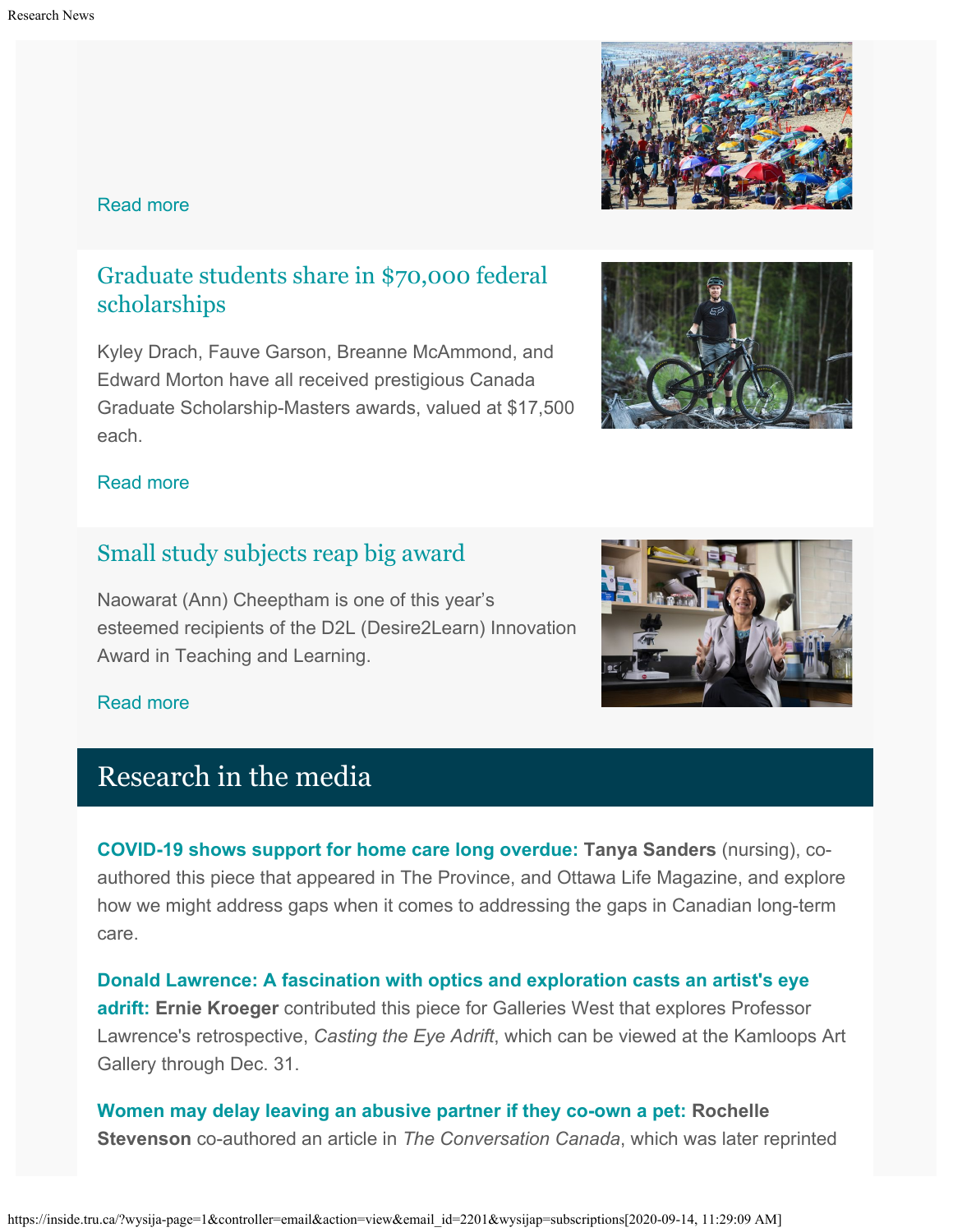in *Halifax Today*, outlining the role companion animals play as barriers to leaving abusive partners.

#### **[60% of Indigenous people say mental health is worse due to COVID-19:](https://globalnews.ca/news/7096615/coronavirus-indigenous-mental-health-canada/) Rod**

**McCormick's** expertise was sought out by *Global News* for this story exploring the impact of the pandemic on mental health in Indigenous communities. McCormick was also sought out by *[Chatelaine](https://www.flare.com/health/wellness-check-meaning/)* to provide insight on police wellness checks following the deaths of several Black, Indigenous, and People of Colour in Canada.

**[The economy, a vaccine and following direction:](https://www.therockymountaingoat.com/2020/06/balsam-ranch-growing-extra-just-in-case/) Ehsan Latif** spoke to The Rocky Mountain Goat News, confirming that the economy is doing better than expected in the pandemic conditions, and that a phase of recovery has begun.

**[TRU's Wells Gray research centre upgrades facilities:](https://www.clearwatertimes.com/news/trus-wells-gray-research-centre-upgrades-facilities/)** Outgoing Dean of Science, **Tom Dickinson** details the new \$150,000 expansion to this research centre, which includes a 2,300-square foot building which replaces the one-room schoolhouse.

**[Canada should enshrine police body cameras into law:](http://pridenews.ca/2020/06/16/canada-enshrine-police-body-cameras-law/) Robert Diab** authored an article in *The Conversation Canada*, which was later republished by PRIDE, highlighting how body cameras make police conduct more transparent, and hold police more accountable.

# Funding news

For the most up-to-date- news on Tri-Agency response to COVID-19, please visit the following:

- [COVID-19 Impacts on SSHRC's Policies and Programs](https://www.sshrc-crsh.gc.ca/news_room-salle_de_presse/covid-19-eng.aspx)
- [NSERC program information in relation to COVID-19](https://www.nserc-crsng.gc.ca/Media-Media/NewsRelease-CommuniqueDePresse_eng.asp?ID=1139)
- [CIHR: Coronavirus disease \(COVID-19\)](https://cihr-irsc.gc.ca/e/51917.html)

Please visit [COVID-19 Research Impacts](https://www.tru.ca/research/covid-19-research-impacts.html) for more information.

#### [SSHRC IDG COVID-19 Grant Extensions](https://www.sshrc-crsh.gc.ca/news_room-salle_de_presse/covid-19-eng.aspx)

Effective immediately, the eligibility window for the unfunded COVID-19 grant extension has been expanded to include grants ending up to May 31, 2021 (including the one-year automatic extension where applicable) **for IDG only**.

#### [NSERC Grants COVID-19 Extensions](https://www.nserc-crsng.gc.ca/Professors-Professeurs/FAQ-FAQ/DG-SD_eng.asp)

Two separate initiatives have been made available to the Canadian research community to help lessen the impacts due to COVID-19.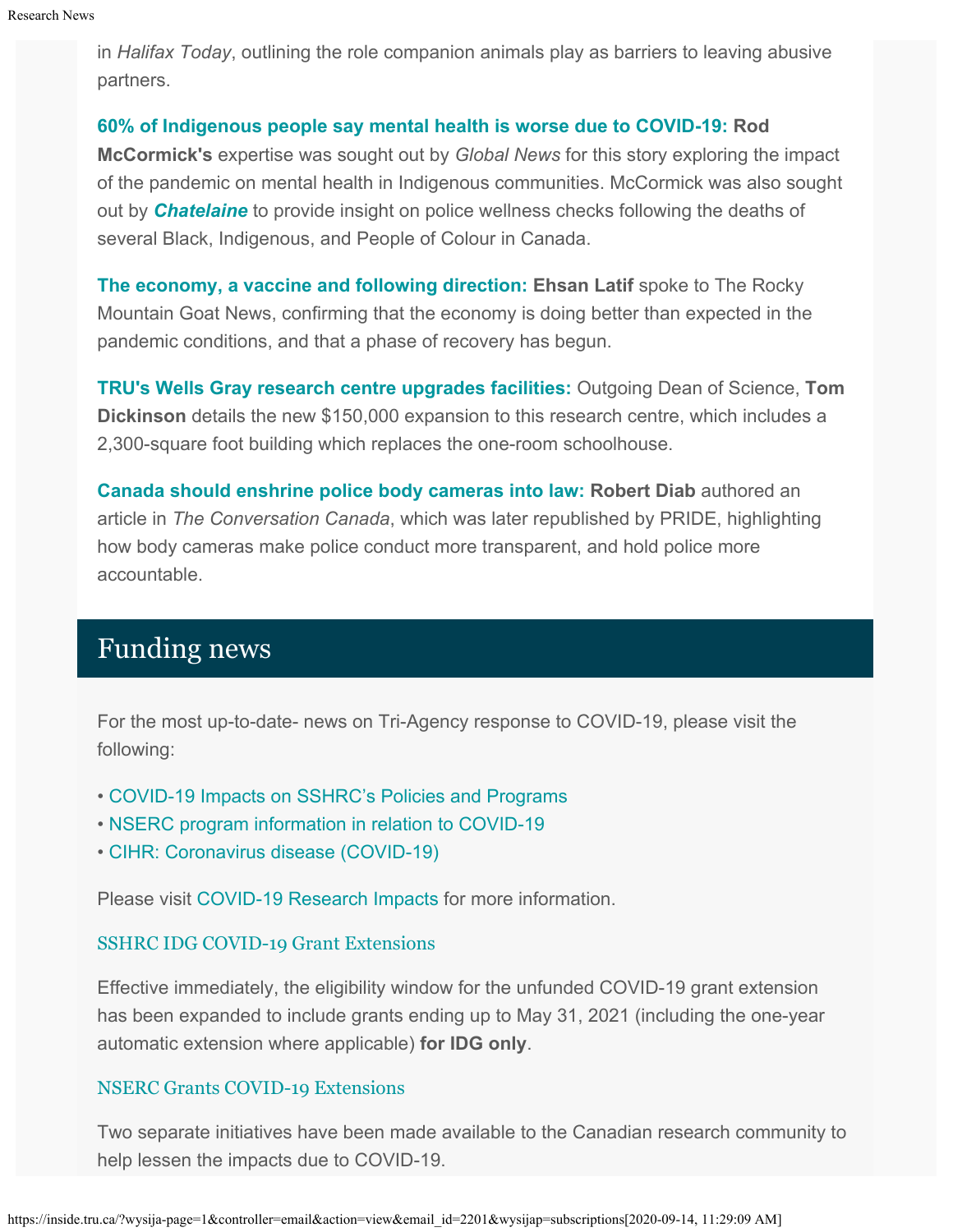1. A special extension in time only to agency grants with an end date between February 1, 2020, and March 31, 2021, inclusively.

2. An extension with funds to active Discovery Grants (grants currently still receiving payments). Please refer to the [Frequently Asked Questions](https://www.nserc-crsng.gc.ca/Professors-Professeurs/FAQ-F) for more information.

If you need assistance please navigating this process, please contact [Anita Sharma](mailto:ansharma@tru.ca).

# Funding opportunities (external)

For information about upcoming external funding opportunities, please consider bookmarking the [Funding Calendar](https://www.tru.ca/research/research-services/research-services-faculty/faculty-research-funding/funding-deadlines.html). A new calendar for [COVID related research grants](https://www.tru.ca/research/research-services/research-services-faculty/faculty-research-funding/funding-deadlines.html) has been created, and features sponsored research opportunities on the novel coronavirus.

• The internal deadline for all applications is **two weeks prior** to the listed deadline. This allows time to receive critical review, obtain support letters and appropriate institutional approval. Please contact [Anita Sharma](mailto:ansharma@tru.ca) or [Megan Prins](mailto:mprins@tru.ca) at the earliest opportunity to receive extensive grant development support.

## [New Frontiers in Research Fund – 2020 Exploration](https://www.sshrc-crsh.gc.ca/funding-financement/nfrf-fnfr/exploration/2020/competition-concours-eng.aspx)

**Deadline:** Aug. 10 (NOI); Oct. 6 (full application)\*

**Award value:** \$125,000 per year/2 years.

\* *Both the Notice of Intent (NOI) and full application stages are submitted institutionally.* The Exploration stream is designed to inspire high-risk, high-reward and interdisciplinary research**.** With the Exploration stream, there is recognition that innovation often carries risk; proposals for high-risk research projects that have the potential to deliver game-changing impacts are strongly encouraged.

### **CIHR**

**[Spring and Fall Project Grant Updates:](https://cihr-irsc.gc.ca/e/51996.html)** For an important update on the Spring Project grants being shifted to summer adjudication will impact the Fall Project Grant competition.

[Operating Grant: Active and Assisted Living Program](https://www.researchnet-recherchenet.ca/rnr16/vwOpprtntyDtls.do?prog=3268&view=currentOpps&org=CIHR&type=EXACT&resultCount=25&sort=program&all=1&masterList=true)

#### **Deadline: Aug. 24 Award value: \$353,000**

As a way of expanding the opportunities for funding and engagement in international markets for ideas and industries, this program enables CIHR to leverage the value of its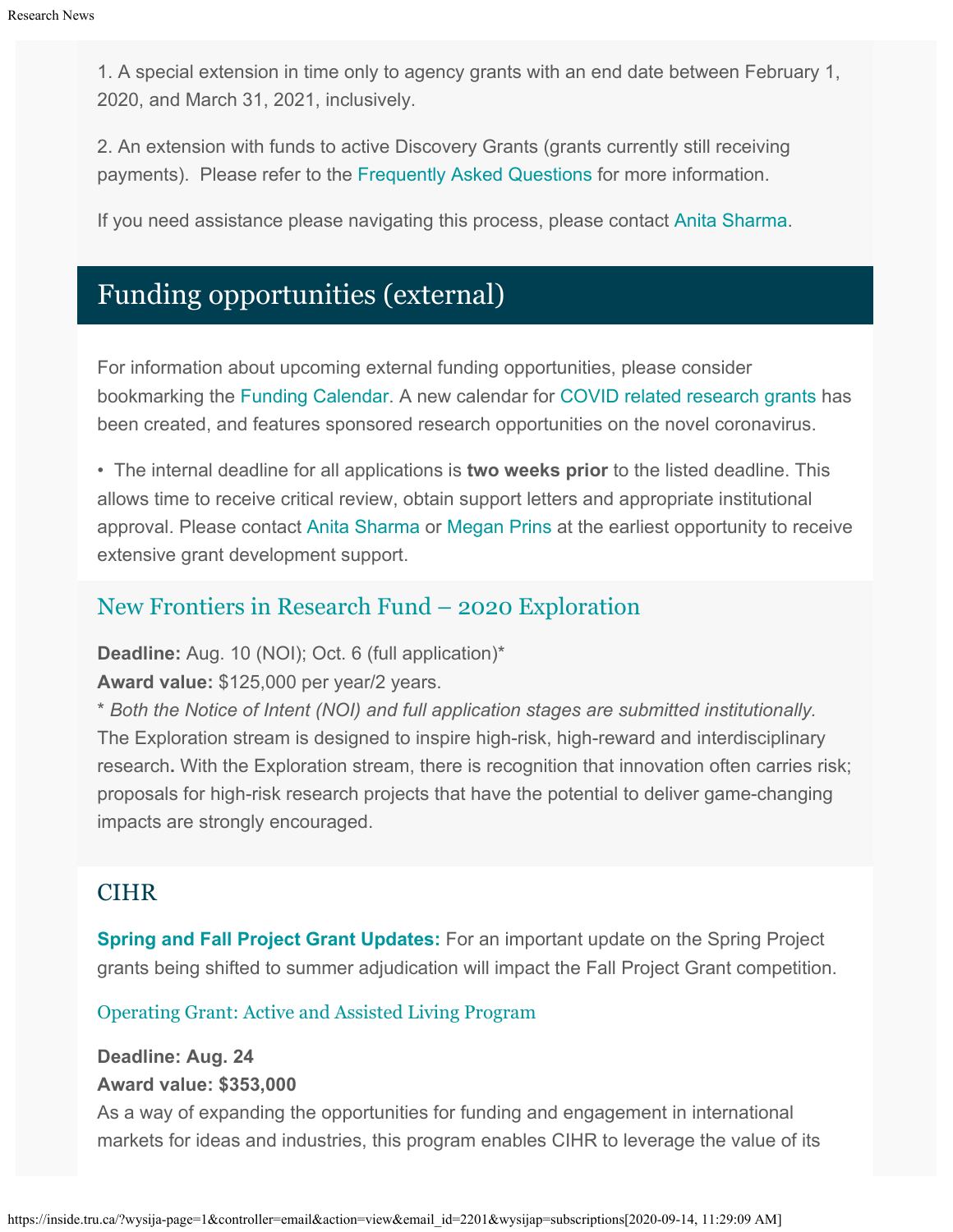funding investments by participating in transnational joint calls in eHealth research.Applicants are encouraged to register on the [AAL proposal submission website](https://ems.aal-europe.eu/).

#### [Team Grant: More Years Better Lives \(MYBL\) 2020](https://www.researchnet-recherchenet.ca/rnr16/vwOpprtntyDtls.do?prog=3348&view=currentOpps&org=CIHR&type=EXACT&resultCount=25&sort=program&next=1&all=1&masterList=true)

### **Deadline: Sept. 15 Amount \$250,000**

*\*Only transnational projects will be funded. Each proposal must involve a minimum of three eligible applicants from at least three different countries participating in the call.*

"More Years, Better Lives" seeks to identify who benefits and who loses from demographic change. One key change is in the relationship between generations. Historical assumptions about mutual responsibilities and benefits may no longer be valid as we move from a three generation society to a four or five generation one. Research Areas: Income and Wealth; Caring Responsibilities; Social and Political Participation.

#### [Team Grant: Food Security and Climate Change in the Canadian North](https://www.researchnet-recherchenet.ca/rnr16/vwOpprtntyDtls.do?prog=3269&view=search&launchMonth=2&launchYear=2020&type=EXACT&resultCount=25&next=1)

**DEADLINE CHANGE: LOI: Dec. 31** (successful LOIs will be awarded \$25,000 to develop a full application)

#### **Award amount: Up to 1.5 million over 4 years.**

The goal of this initiative is to support multidisciplinary teams of researchers, knowledge users and/or partners to work together to address food security and climate change in the North.

#### SSHRC

#### [Connection Grants](http://www.sshrc-crsh.gc.ca/funding-financement/programs-programmes/connection_grants-subventions_connexion-eng.aspx)

#### **Deadlines: Aug. 1, Nov. 1, Feb. 1**

**Award amount: \$7,000 to \$25,000 (events); up to \$50,000 (outreach activities)** Connection grants support events and outreach activities geared toward short-term, targeted knowledge mobilization initiatives. Events and outreach activities funded by a Connection Grant may often serve as a first step toward more comprehensive and longerterm projects potentially eligible for funding through other SSHRC funding opportunities listed in SSHRC's Funding search tool.

#### [Partnership Engage Grants \(PEG\) COVID-19 Special Initiative](https://www.sshrc-crsh.gc.ca/funding-financement/programs-programmes/peg-sep-covid-19-eng.aspx)

#### **Deadline: Sept. 15**

#### **Award amount: \$7,000-\$25,000**

The PEG COVID-19 Special Initiative provides short-term support for small-scale, stakeholder-driven partnerships. It will allow researchers and their partners to address urgent and specific needs, challenges or opportunities through collaborations. It will also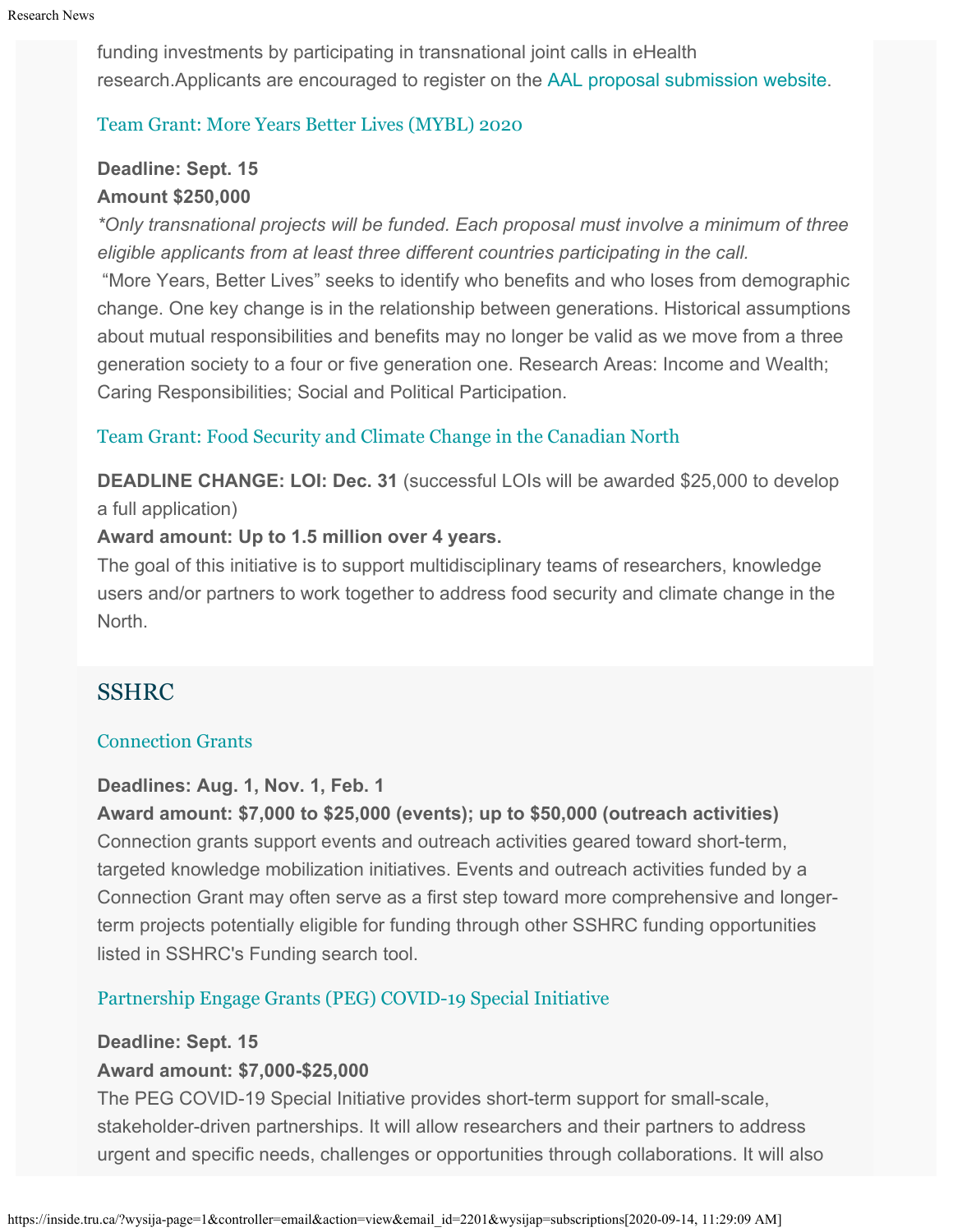provide a unique opportunity to foster a knowledge exchange on COVID-19 crisis related issues, challenges and impacts between postsecondary researchers and different sectors of society, including graduate students, postdoctoral researchers and other highly qualified personnel.

#### [Partnership Engage Grants](http://www.sshrc-crsh.gc.ca/funding-financement/programs-programmes/partnership_engage_grants-subventions_d_engagement_partenarial-eng.aspx)

#### **Deadlines: Sept. 15, Dec. 15 Award amount: \$7,000 to \$25,000**

These grants provide short-term and timely support for partnered research activities that will inform decision-making at a single partner organization from the public, private or notfor-profit sector. The partnerships supported through these grants respond to immediate needs and time constraints facing organizations in non-academic sectors.

#### [Insight Grants](http://www.sshrc-crsh.gc.ca/funding-financement/programs-programmes/insight_grants-subventions_savoir-eng.aspx)

#### **Deadline: Oct. 1**

**Award amount: Stream A: \$7,000 to \$100,000; Stream B: \$100,001 to \$400,000** Insight Grants support research excellence in the social sciences and humanities. Funding is available to both emerging and established scholars for research initiatives. Stable support for long-term research initiatives is central to advancing knowledge. It enables scholars to address complex issues pertaining to individuals and societies, and to further our collective understanding. Insight Grant research initiatives may be undertaken by an individual researcher or a team of researchers working in collaboration.

#### [SSHRC Partnership Development Grants](http://www.sshrc-crsh.gc.ca/funding-financement/programs-programmes/partnership_development_grants-subventions_partenariat_developpement-eng.aspx)

#### **Deadline: Nov 15**

#### **Value: \$75,000 to \$200,000**

These grants provide support to teams/partnerships to: i) develop research and related activities in the social sciences and humanities, including knowledge mobilization and the meaningful involvement of students and new scholars, by fostering new partnerships for research and related activities involving existing and/or potential partners; or ii) design and test new partnership approaches for research and/or related activities that may result in best practices or models that either can be adapted by others or have the potential to be scaled up to a regional, national or international level.

### NSERC

#### [NSERC Idea to Innovation \(I2I\) Grants](https://www.nserc-crsng.gc.ca/Professors-Professeurs/RPP-PP/I2I-Innov_eng.asp)

**Deadlines: Sept 28 Award value: \$15,000-\$350,000\***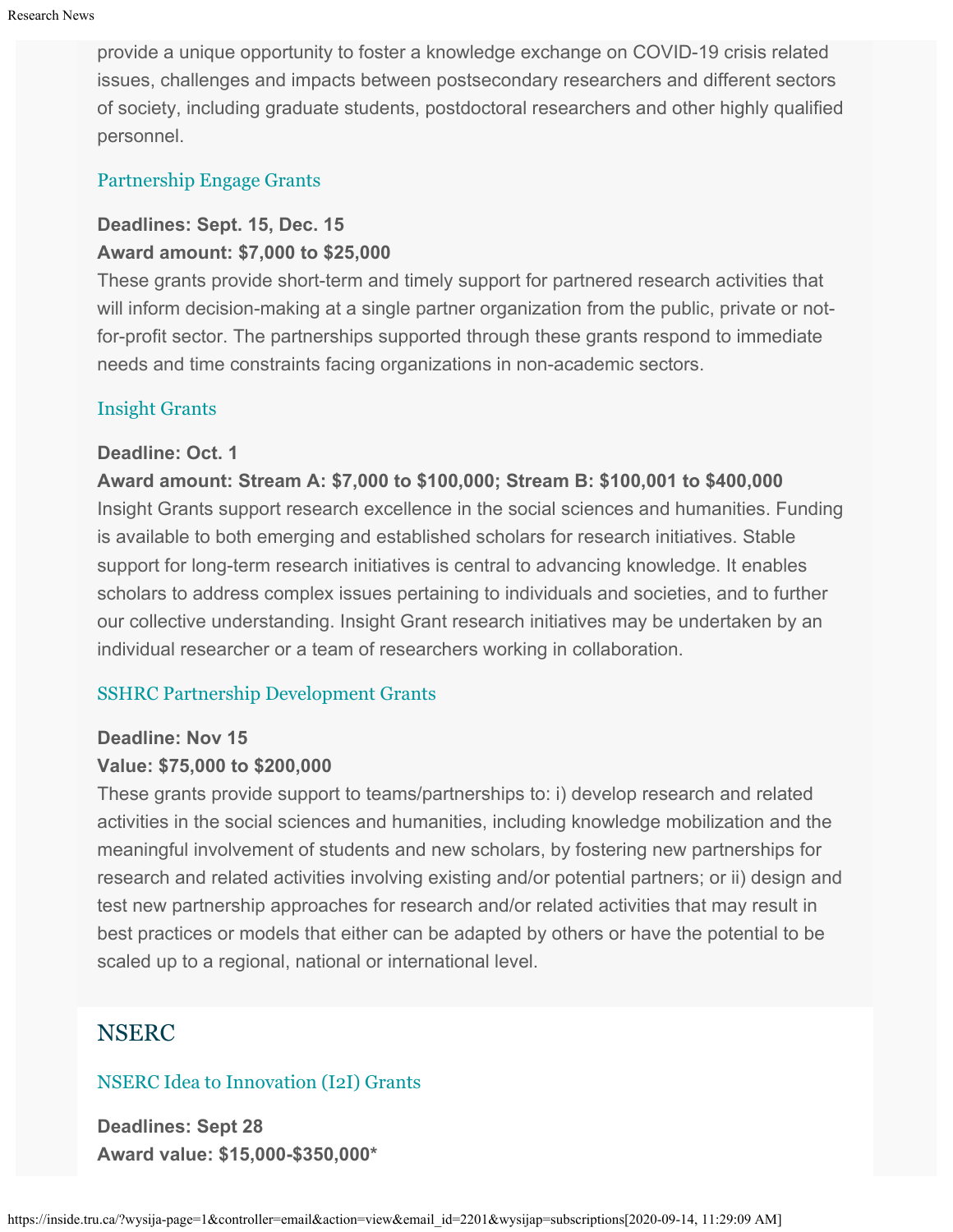## *\*Applicants must contact [Lincoln Smith](mailto:lsmith@tru.ca) to discuss partnerships, IP, and research agreements prior to applying for this grant*

The Idea to Innovation (I2I) grants will accelerate the pre-competitive development of promising technology originating from the university and college sector and promote its transfer to a new or established Canadian company. The I2I grants provide funding to college and university faculty members to support research and development projects with recognized technology transfer potential. This is achieved through defined phases by providing crucial assistance in the early stages of technology validation and market connection

#### [NSERC Research Tools and Instruments grants](http://www.nserc-crsng.gc.ca/Professors-Professeurs/RTII-OIRI/RTI-OIR_eng.asp)

#### **Deadline: Oct. 25**

#### **Award value: \$7,001-\$150,000**

Research Tools and Instruments (RTI) grants foster and enhance the discovery, innovation and training capability of university researchers in the natural sciences and engineering by supporting the purchase of research equipment and installations.

#### [NSERC Discovery Grants](http://www.nserc-crsng.gc.ca/Professors-Professeurs/DGIC-CISD_eng.asp)

## **Deadline: NOI Aug 4 –** [NOI is open and available now on Research Portal](https://www.nserc-crsng.gc.ca/Professors-Professeurs/Grants-Subs/DGIGPNotice-PSIGPAvis_eng.asp)**; Nov. 1 (external full application)**

The Discovery Grants Program supports ongoing programs of research in the natural sciences and engineering with long-term goals. These grants recognize the creativity and innovation that are at the heart of all research NSERC[.](https://www.nserc-crsng.gc.ca/Innovate-Innover/COVID-19/index_eng.asp)

#### [Alliance Grants](https://www.nserc-crsng.gc.ca/Innovate-Innover/alliance-alliance/index_eng.asp)

#### **Deadlines: ongoing**

NSERC is pleased to announce the opening of the next phases of [Alliance grants](https://www.nserc-crsng.gc.ca/Innovate-Innover/alliance-alliance/index_eng.asp). Alliance grants are now open for [Option 1](https://www.nserc-crsng.gc.ca/Innovate-Innover/alliance-alliance/funding-financement_eng.asp#option1) applications requesting over \$20,000 annually from NSERC, and [Option 2](https://www.nserc-crsng.gc.ca/Innovate-Innover/alliance-alliance/index_eng.asp) applications requesting support for up to 90% or 100% of the costs of the project are now open.

Alliance grants encourage university researchers to collaborate with partner organizations, which can be from the private, public or not-for-profit sectors.

Please also see [slide deck](https://one.tru.ca/sites/rgs/ToolsandResources/_layouts/15/WopiFrame.aspx?sourcedoc=/sites/rgs/ToolsandResources/Shared%20Documents/NSERC_ALLIANCE.pptx&action=default) from NSERC Research and Innovation Development Officer, Pam Giberson's presentation at TRU. And an Alliance Grant application ["Top Tips"](https://one.tru.ca/sites/rgs/ToolsandResources/_layouts/15/WopiFrame.aspx?sourcedoc=/sites/rgs/ToolsandResources/Shared%20Documents/Alliance%20Grant%20-%20Top%20Tips%20EN%20%20FR.pdf&action=default) document.

### Government of Canada

Canadian Space Agency - [Lunar Exploration Accelerator Program \(Leap\)](https://asc-csa.gc.ca/eng/funding-programs/programs/leap/default.asp)

**Deadline: [Request for Proposals-Letter of Intent](https://asc-csa.gc.ca/eng/funding-programs/programs/leap/default.asp) (rolling to March, 2022)**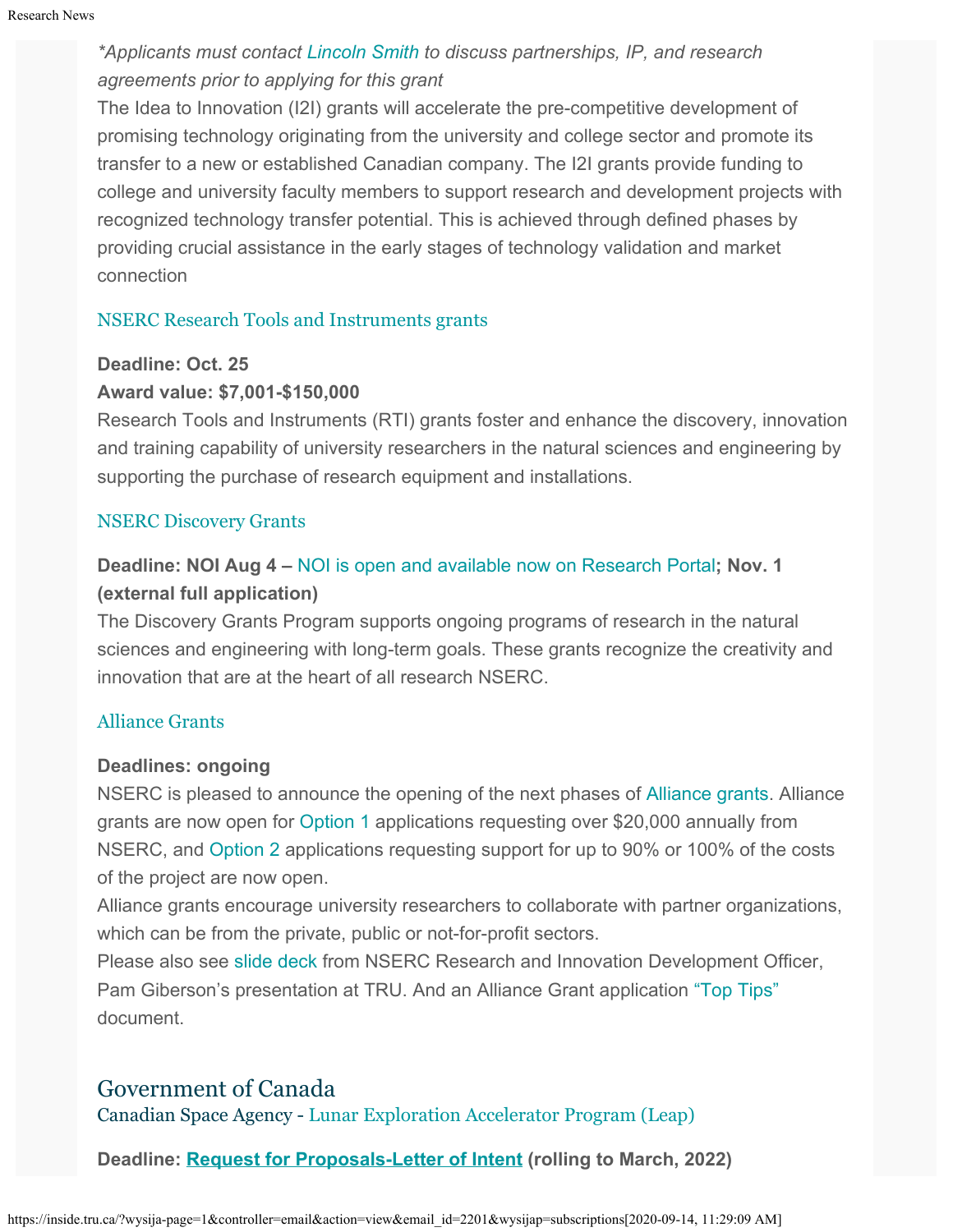The Canadian Space Agency is preparing Canada's space community and collaborating sectors, including Canadian companies, universities, research institutions, and other organizations, for potential roles in the long-term exploration of the Moon.The Lunar Exploration Accelerator Program (LEAP) was created to provide a wide range of opportunities for Canadian science and technology activities in lunar orbit, on the Moon's surface, and beyond. LEAP is looking to [foster innovation in areas of strength for Canada,](https://asc-csa.gc.ca/eng/astronomy/moon-exploration/canada-role.asp) like artificial intelligence, robotics, science and health.

## Foundations

#### [Max Bell Foundation: Project Grants and Development Grants](https://maxbell.org/our-work/granting/types-programs/)

#### **Deadline: Ongoing**

#### **Award amount: \$10,000-\$200,000/ 1-3 years**

**Project Grants** support clearly defined activities designed to achieve a specific objective that aligns with the Foundation's mission and criteria and that seek to support projects with a high likelihood of informing public policy and practice. Current program areas include: Health & Wellness; Education; the Environment.

**Development Grants** support organizations who wish to undertake short-term (typically 4 month) work that will better position them to succeed with larger projects (e.g., environmental scanning; background research; project planning; proposal development etc.). Development grants are described in more detail [here](https://maxbell.org/our-work/types-programs/).

#### [Michael Smith Foundation for Health Research: Convening & Collaborating \(C2\), and](https://www.msfhr.org/2020-convening-collaborating-competition) [Reach](https://www.msfhr.org/2020-convening-collaborating-competition)

## **NEW Deadline: Sept. 28**

#### **Award amount: Up to \$15,000**

C2 awards bring together researchers and research users to co-develop research aligned with BC's health system priorities. Reach awards bring together researchers and research users to support the dissemination of research evidence, within the context of related knowledge, and increase its potential impact. Together, teams co-develop events, activities, and/or tools, so they can share research findings and evidence with audiences who can directly use the knowledge.

#### [OECD Co-operative Research Programme:](http://www.oecd.org/agriculture/crp/applications/) [Biological Resource Management for](http://www.oecd.org/agriculture/crp/applications/) [Sustainable Agriculture Systems](http://www.oecd.org/agriculture/crp/applications/)

## **Call for applications for the funding of international conferences and research fellowships**

#### **Deadline: Sept. 10**

The main objective of the programme is to strengthen scientific knowledge and provide relevant scientific information and advice that will inform future policy decisions related to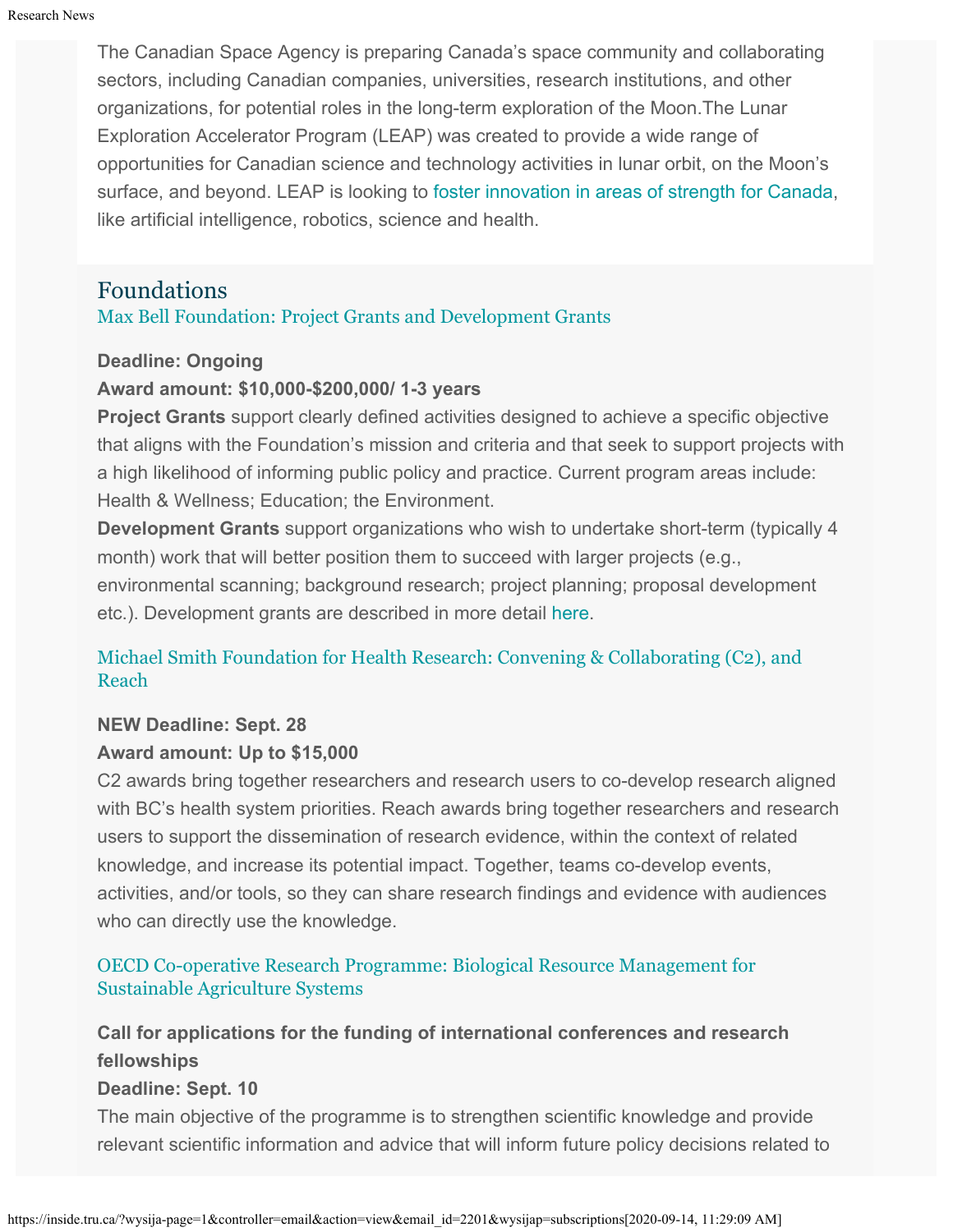the sustainable use of natural resources in the areas of agriculture, food, fisheries and forests.

## Fellowships

[Horizon 2020 - Marie Sk](https://ec.europa.eu/info/funding-tenders/opportunities/portal/screen/opportunities/topic-details/msca-if-2020)[ł](https://ec.europa.eu/info/funding-tenders/opportunities/portal/screen/opportunities/topic-details/msca-if-2020)[odowska-Curie Actions - Individual Fellowships](https://ec.europa.eu/info/funding-tenders/opportunities/portal/screen/opportunities/topic-details/msca-if-2020)

#### **Deadline: Sept. 9**

Horizon 2020 Marie Skłodowska-Curie Actions (MSCA) - Individual Fellowships provide opportunities to researchers of any nationality to acquire and transfer new knowledge and to work on research and innovation in Europe and beyond.

# Knowledge mobilization

## Presentations

**Hanlon, Robert J**. Moderator and Organizer: ["Finding a new normal in times of human](https://protect-au.mimecast.com/s/sJsNCXLW2mU0OvW6c6dAEm?domain=media.tru.ca) [Insecurity: Thoughts on Asia."](https://protect-au.mimecast.com/s/sJsNCXLW2mU0OvW6c6dAEm?domain=media.tru.ca) Webinar hosted by *Canada and the Asia Pacific Policy Project*, Thompson Rivers University. June 3, 2020.

**Hulko, Wendy.** Panelist: "Critical approaches to dementia in the pandemic and post pandemic." [Critical Dementia Network](https://memoryfriendly.org.uk/programmes/critical-dementia-network/activities-and-events/critical-approaches-in-dementia-studies-in-the-pandemic-and-post-pandemic/). June 15, 2020.

## Published books, chapters & articles

**Booth, D**. (2020). Colin Tatz: Sports criticism, history and a 'compulsion to repair a flawed world'. *Sporting Traditions, 37*(1), 13-33. Retrieved from <https://search.informit.com.au/documentSummary;dn=164845915347747;res=IELHSS>

Brydges, T., & **Hanlon, M.** (2020). Garment worker rights and the fashion industry's response to COVID-19. *Dialogues in Human Geography, 10*(2), 195-198. doi:10.1177/2043820620933851

García-Díez, G., Ramis, R., & **Mora-Diez, N**. (2020). Theoretical study of the copper complexes with aminoguanidine: Investigating secondary antioxidant activity. *ACS Omega, 5*(24), 14502-14512. doi:10.1021/acsomega.0c01175

**Hanlon, Robert J**. & Christie, Kenneth. (2020). [State-Society Relations in the Era of](https://www.routledge.com/Routledge-Handbook-of-Peace-Security-and-Development-1st-Edition/Hampson-Ozerdem-Kent/p/book/9780815397854) [Populist Politics: The Role of Corporate Responsibility.](https://www.routledge.com/Routledge-Handbook-of-Peace-Security-and-Development-1st-Edition/Hampson-Ozerdem-Kent/p/book/9780815397854) In *Routledge Handbook of Peace, Security and Development,* by Fen Osler Hampson, Alpaslan Özerdem and Jonathan Kent (eds). New York: Routledge Press.

**Hanif, M.** & H. H. Nguyen. (2020). *Slope-shift keying LoRa-based*